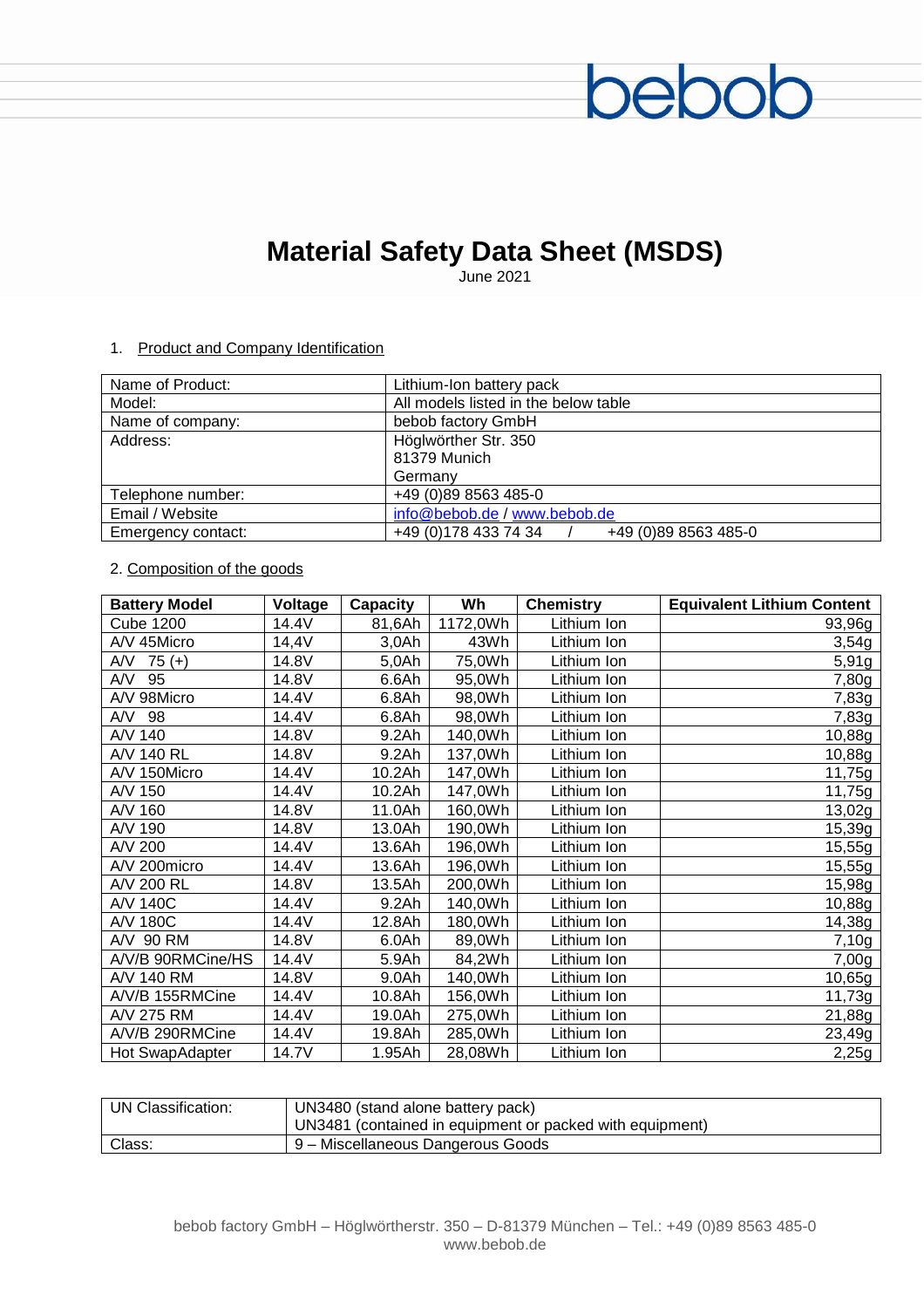# 3. Summary of Hazards

The chemical materials are stored in a hermetically sealed metal case, designed to withstand temperatures and pressures encountered during normal use. As a result, during normal use, there is no physical danger of ignition or explosion or chemical danger of hazardous material leakage and the product is safe. However, mishandling and/or misuse can cause serious damage to the product and there will be the possibility of generation of smoke or rupturing metals, flaming or acid gas emission or electrolyte leakage.

Most important hazards and effects: Human health effects:

- Inhalation: the vapour of the electrolyte has an anaesthetic effect and stimulates the respiratory tract.
- Skin contact: the vapour of the electrolyte stimulates the skin. An electrolyte/skin contact can cause sores and stimulation of the skin.
- Eye contact: the vapour of the electrolyte irritates eyes. An electrolyte-eye contact can cause sores and irritation of the eye. In particular, substances that cause a strong inflammation of the eyes are contained within.

Environmental effects: A battery pack is to be disposed according to regulation procedures.

Specific hazards:

If the electrolyte comes into contact with water, it can generate detrimental hydrogen fluoride. Since the leaked electrolyte is an inflammable liquid it should not be brought close to fire.

#### 4. First-aid measures

The product contains organic electrolyte. In case of electrolyte leakage from the battery, actions described below are required.

Eye contact: Flush the eyes with plenty of clean water, such as tap water, immediately without rubbing. Seek medical treatment. If appropriate procedures are not taken, loss of sight may result.

| Skin contact: | Wash the contacted areas off immediately with plenty of clean water such as tap water,<br>otherwise irritation of the skin may result. If this chemical penetrates the clothing,<br>immediately remove the clothing and flush the skin with water promptly. If irritation<br>persists after washing, seek immediate medical attention. |
|---------------|----------------------------------------------------------------------------------------------------------------------------------------------------------------------------------------------------------------------------------------------------------------------------------------------------------------------------------------|
| Inhalation:   | Move the exposed person to an area with fresh air immediately and seek medical                                                                                                                                                                                                                                                         |

treatment.

Ingestion: Seek medical attention immediately

5. Fire-fighting measures

Clear fire area of all non-emergency personnel. Clear away any combustible substances from the fire area.

| Extinguishing method: | Since vapour generated from burning battery packs causes irritation of the          |
|-----------------------|-------------------------------------------------------------------------------------|
|                       | eyes, nose and throat, make sure to extinguish any fire noting the direction of the |
|                       | wind. Wear respiratory protection equipment in when the situation demands.          |

Fire extinguishing agent: Plenty of water, CO2, and alcohol-resistant foam are recommended.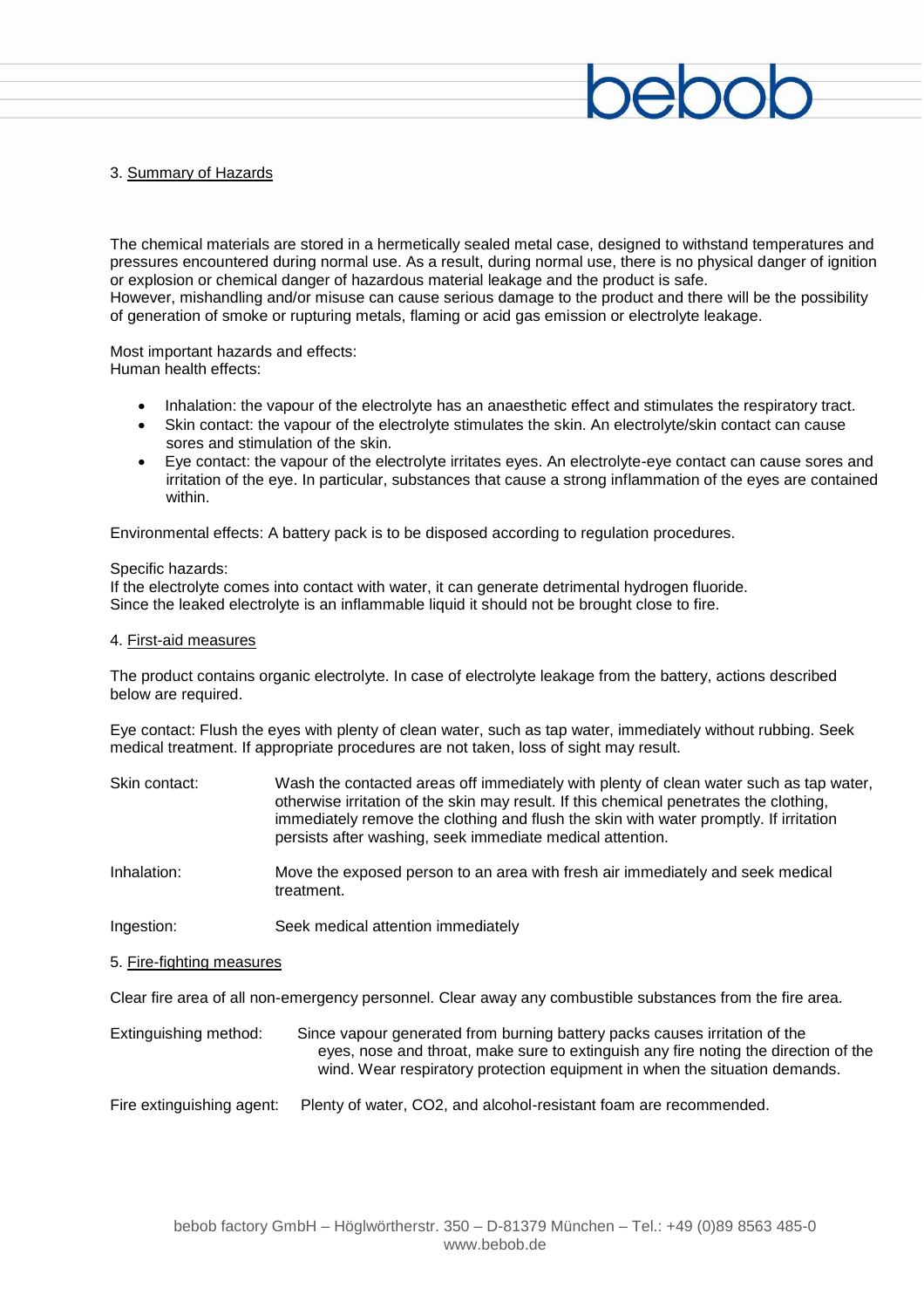### 6. Measures for electrolyte leakage

In case of accidental electrolyte leakage, move the battery packs away from the fire immediately. Avoid contact with spilled or released material. Immediately remove any contaminated clothing.

| Personal precautions:      | Remove any ignition sources nearby. Control any dust generation. You<br>may consider wearing sufficient ventilation/respiratory protection.<br>Prevent any skin and eye contact with the chemical. |
|----------------------------|----------------------------------------------------------------------------------------------------------------------------------------------------------------------------------------------------|
| Environmental precautions: | Do not dispose of in drains, surface and ground water and soil. Alert the<br>neighbourhood if possible.                                                                                            |
| Method for cleaning up:    | Use of absorbent material (e.g. sand, diatomaceous earth, acid binder,<br>universal binder, sawdust, etc.), reduction of gases/fumes with water<br>dilution.                                       |
| Note:                      | Refer to heading 8 for exposure control<br>Refer to heading 13 for disposal consideration                                                                                                          |

# 7. Handling and storage

#### Handling:

- When packing the battery packs, do not allow terminals to contact each other, or contact with other metals.
- Avoid improper handling of the packaging box, so as not to drop or damage it.
- Do not disassemble or reconstruct, swallow, incinerate or heat the product.
- Avoid use or leave product in the vicinity of fire, stove or heated place.
- Do not immerse the product in water or seawater.
- Dispose of, or recycle the product according to your local government legislation/regulations.

#### Storage:

- Do not store the battery packs in places with temperature exceeding 35° or under direct sunlight as this can affect the battery performance.
- Avoid places of high humidity and be sure not to expose the battery pack to condensation or water drops and do not store it in frozen environments.
- When piling the pallets up or placing them in parallel, appropriate space between each pallet should be allocated.
- Be sure to install suitable fire extinguishing equipment, such as automatic fire extinguishers.
- Avoid storing the battery pack in places where it can be exposed to static electricity so as not to damage the protection circuit of the battery pack.

#### 8. Exposure controls (in case of electrolyte leakage from the battery)

Personal protective equipment:

- Respiratory protection: Respirator with air cylinder, dust mask
- Hand protection: Protective gloves
- Eye protection: Goggles or protective glasses designed to protect against liquid splashes
- Skin and body protection: Working clothes with long sleeve and long trousers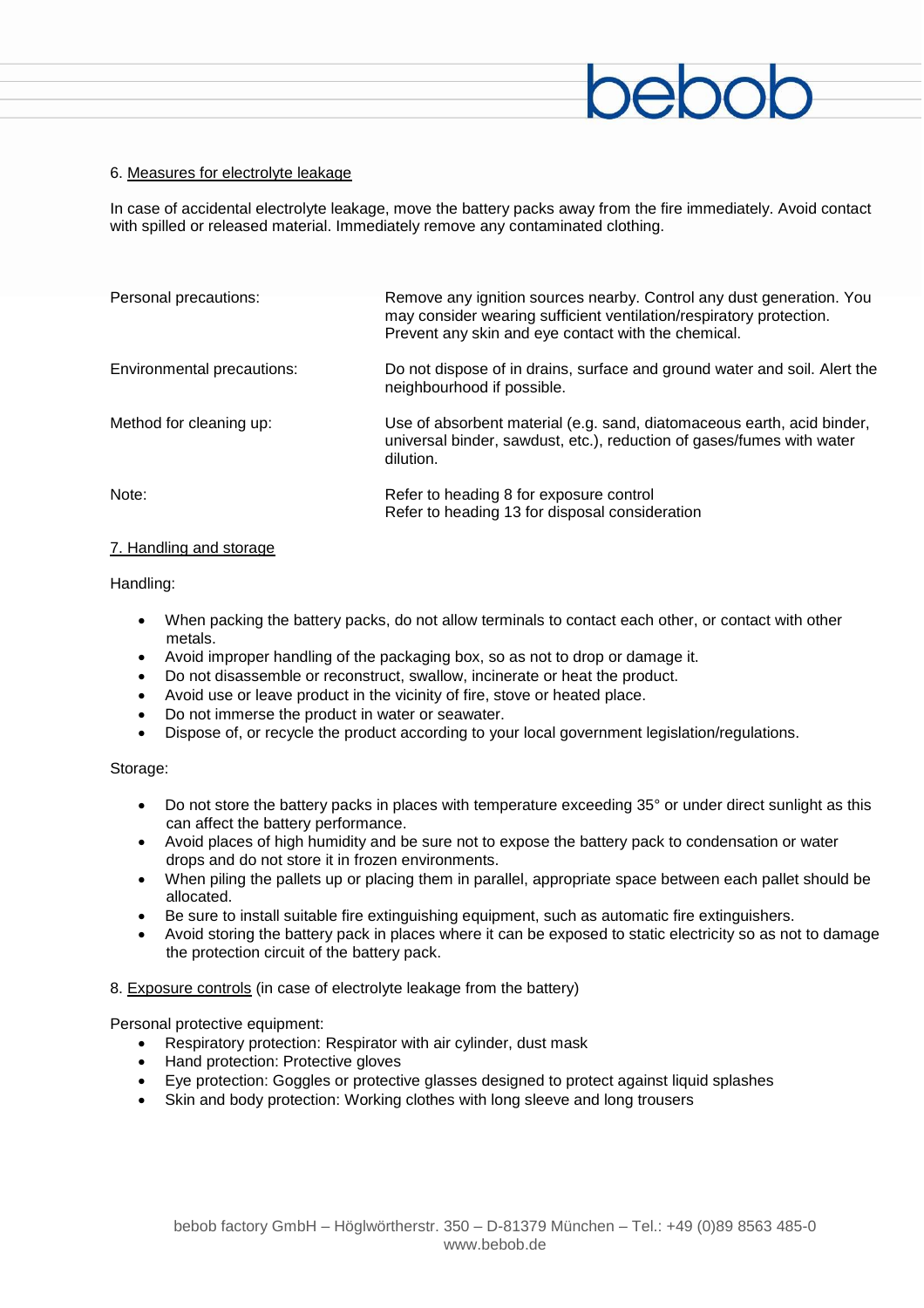#### 9. Physical and chemical properties

#### Appearance:

- Physical state: Solid
- Form: generally prismatic shape, size may vary
- Colour: generally black, but can vary
- Odour: No odour

### 10. Stability and reactivity

Since batteries function by chemical reaction, they are considered a chemical product.

As such, battery performance will deteriorate over time even if stored for a long period of time without being used.

In addition, the various usage conditions such as charge, discharge, ambient temperature, etc. if not maintained within the specified ranges, may shorten the life expectancy of the battery, or the device in which the battery is used may be damaged by electrolyte leakage.

### Stability:

Stable under normal use.

Hazardous reactions occurring under specific conditions. Conditions to avoid:

 Avoid impact, deconstruction, direct sunlight, high temperature, high humidity, sparks, open flames and other ignition sources

# Materials to avoid:

Conductive materials, water, seawater, strong oxidisers and strong acids.

Hazardous decomposition products:

Acrid or harmful gas is emitted during fire.

11. Toxicological information (in case of electrolyte leakage from the battery)

- Irritation: Irritation to eyes, skin and throat
- Sensitivity: Sensitivity to skin
- Respiratory irritation: Inhalation of vapours may cause irritation to the respiratory system

# 12. Ecological information

Since a battery cell and the internal materials remain in the environment, do not bury or dispose into the environment.

#### 13. Disposal considerations

When the battery is worn out, dispose of it under the ordinance of the local authorities or the law imposed by the relative government.

#### 14. Transport information

During the transportation of a large amount of battery packs by sea, air, trailer, or railway, do not leave these in a location of high temperature and do not allow them to be exposed to condensation. Confirm there is no leakage or spillage from the container. Properly store cargo to prevent falling, dropping and breakage. Prevent collapse of cargo piles and exposure to rain. The container must be handled carefully. Do not give shocks that result in dents on the product.

Please also refer to Section 7-HANDLING AND STORAGE